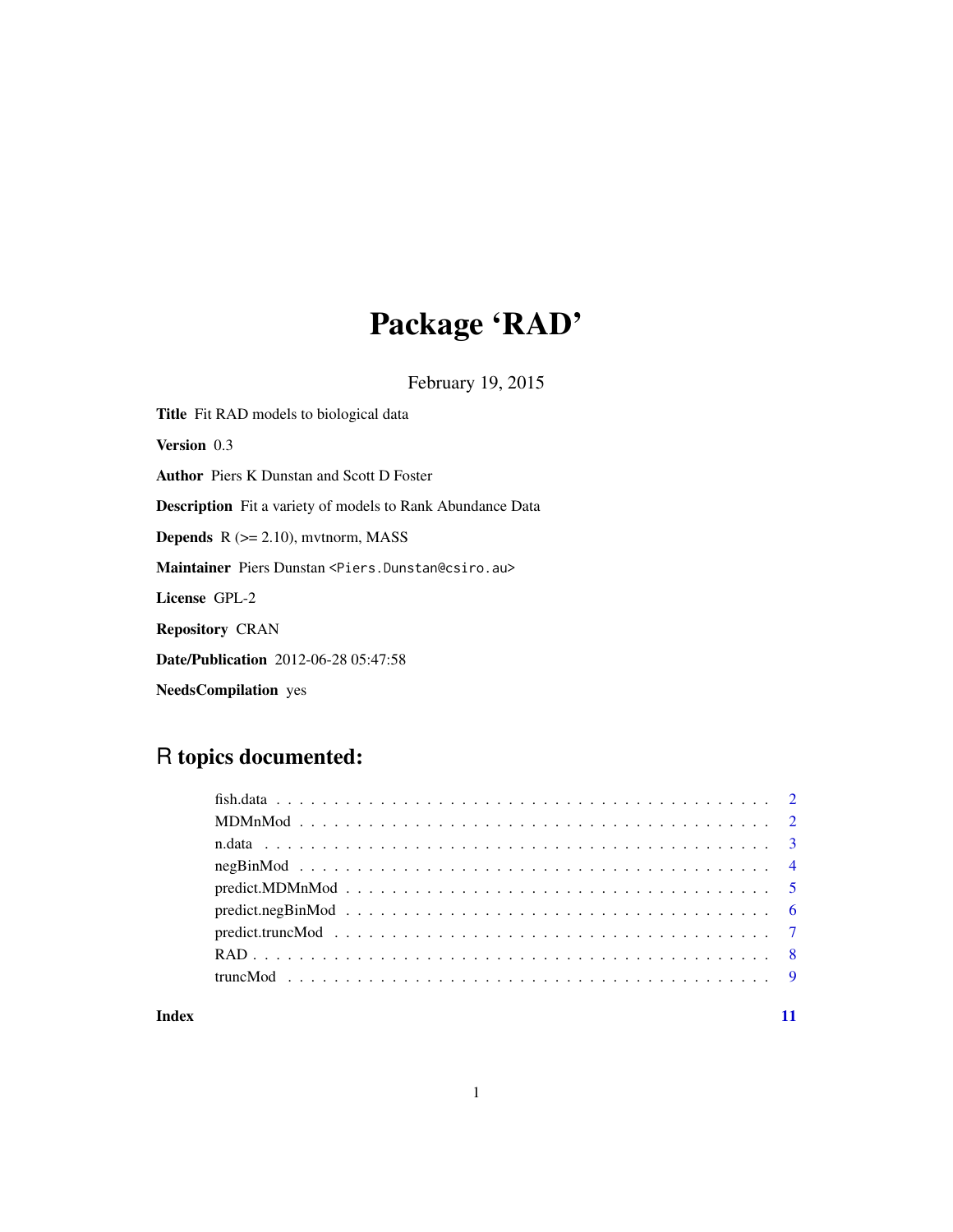<span id="page-1-0"></span>fish.data *fish.data*

# Description

fish.data is an example data set to fit models for total abundance (N) and Species Richness (S)

## Details

A much reduced data set from CSIRO voyages in the 1970s

#### Authors

Piers Dunstan and Scott Foster

MDMnMod *MDMnMod*

# Description

MDMnMod

#### Usage

MDMnMod(MDMn.form, data, ID, dist="MDMn", scale.covar=FALSE, est.var=TRUE, calc.resid=TRUE, trace=TRUE)

# Arguments

| MDMn.form   | an object of class "formula" (or one that can be coerced to that class): a sym-<br>bolic description of the model to be fitted. Must include both the response and<br>covariates                           |
|-------------|------------------------------------------------------------------------------------------------------------------------------------------------------------------------------------------------------------|
| data        | a data frame containing the variables in the formula. Must contain a column<br>with the ordered (most to least) abundances for each site. Covariates must be<br>repeated for each row belonging to a site. |
| ID          | Vector of site identifiers for all observations. For every abundance (row) that<br>comes from a site, the same identifier must be used. The length of ID must<br>equal nrows(data)                         |
| dist        | one of either multinomial "Mn" or Dirichlet Multinomial "DMN" or Modified<br>Dirichlet Multinomial "MDMn" (default)                                                                                        |
| scale.covar | Should the model matrix be scaled (TRUE/FALSE)? Useful if models do not<br>converge. Setting this to TRUE will save the column means and sd for later<br>prediction.                                       |
| est.var     | estimate the variance-covariance matrix using newton-raphson                                                                                                                                               |
| calc.resid  | should residuals be calculated?                                                                                                                                                                            |
| trace       | print model trace                                                                                                                                                                                          |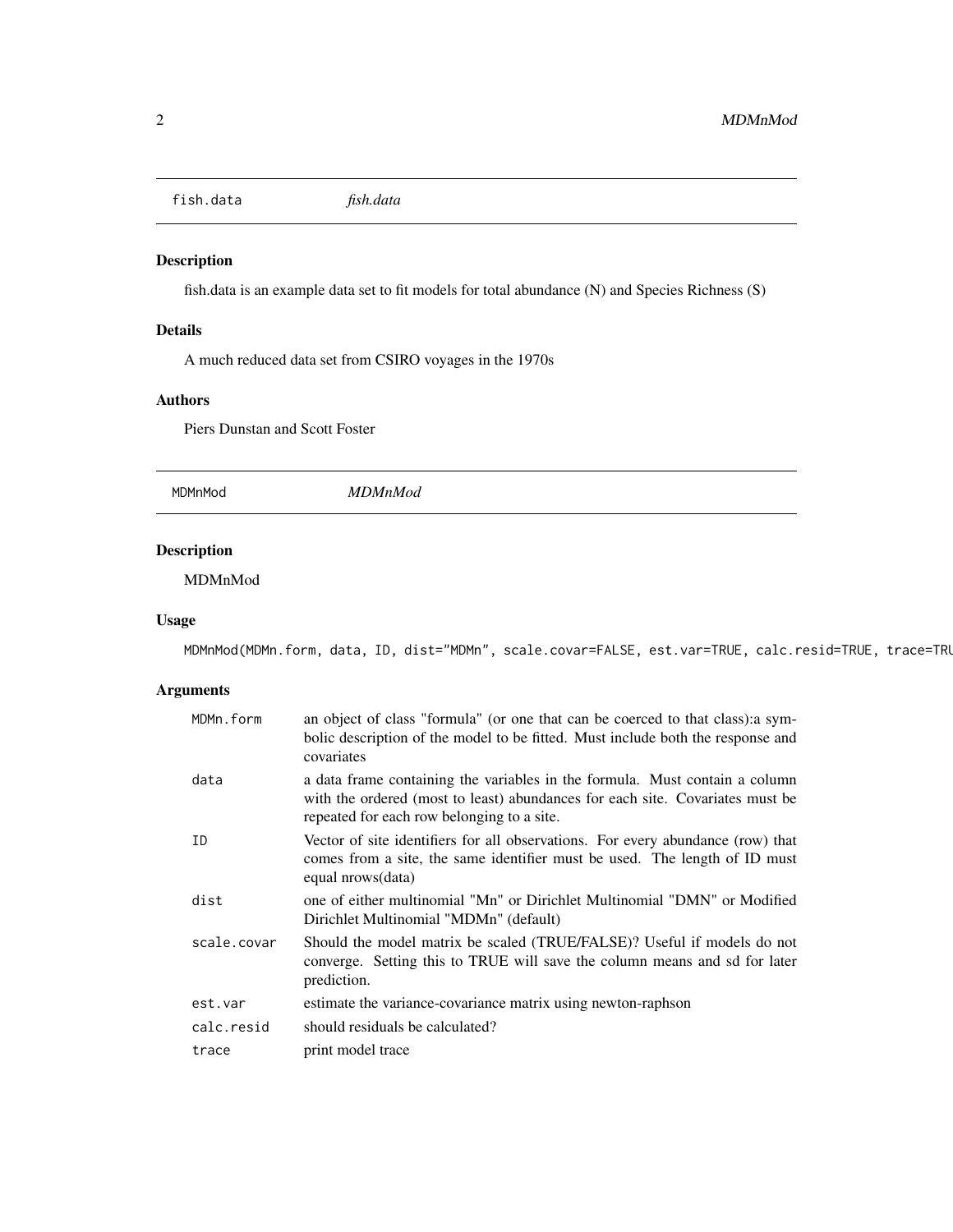#### <span id="page-2-0"></span>n.data 3

# Details

Fits a selected distribution to the vector of relative abundances. See Foster and Dunstan 2009 for details.

# Value

| coef        | coefficents                                          |
|-------------|------------------------------------------------------|
| <b>VCOV</b> | variance-covariance matrix                           |
| logl        | log-likelihood                                       |
| AIC         | AIC.                                                 |
| residuals   | model residuals, calculated using PIT                |
| fitted      | matrix of fitted values (nij and pij)                |
| mean.X      | column means for model matrix if scale.covar is TRUE |
| sd.X        | column sds for model matrix if scale.covar is TRUE   |
| formula     | model formula                                        |

#### Authors

Piers Dunstan and Scott Foster

#### Examples

```
head(n.data)
## format for the data object
n.data$N.scale <- n.data$N/n.data$area
n.data$S.scale <- n.data$S/n.data$area
nij.form <- nij~1 + N.scale + S.scale + depth + O2_AV + temp_AV
model.nij <- MDMnMod(nij.form, data=n.data, ID=n.data$i, dist="MDMn", scale.covar=TRUE, est.var=FALSE, calc.resi
plot(model.nij$fitted$nij,model.nij$residuals)
plot(log(model.nij$fitted$nij),model.nij$residuals)
```
n.data *n.data*

# Description

n.data is an example data set to fit models for relative abundance (nij)

# Details

A much reduced data set from CSIRO voyages in the 1970s

# Authors

Piers Dunstan and Scott Foster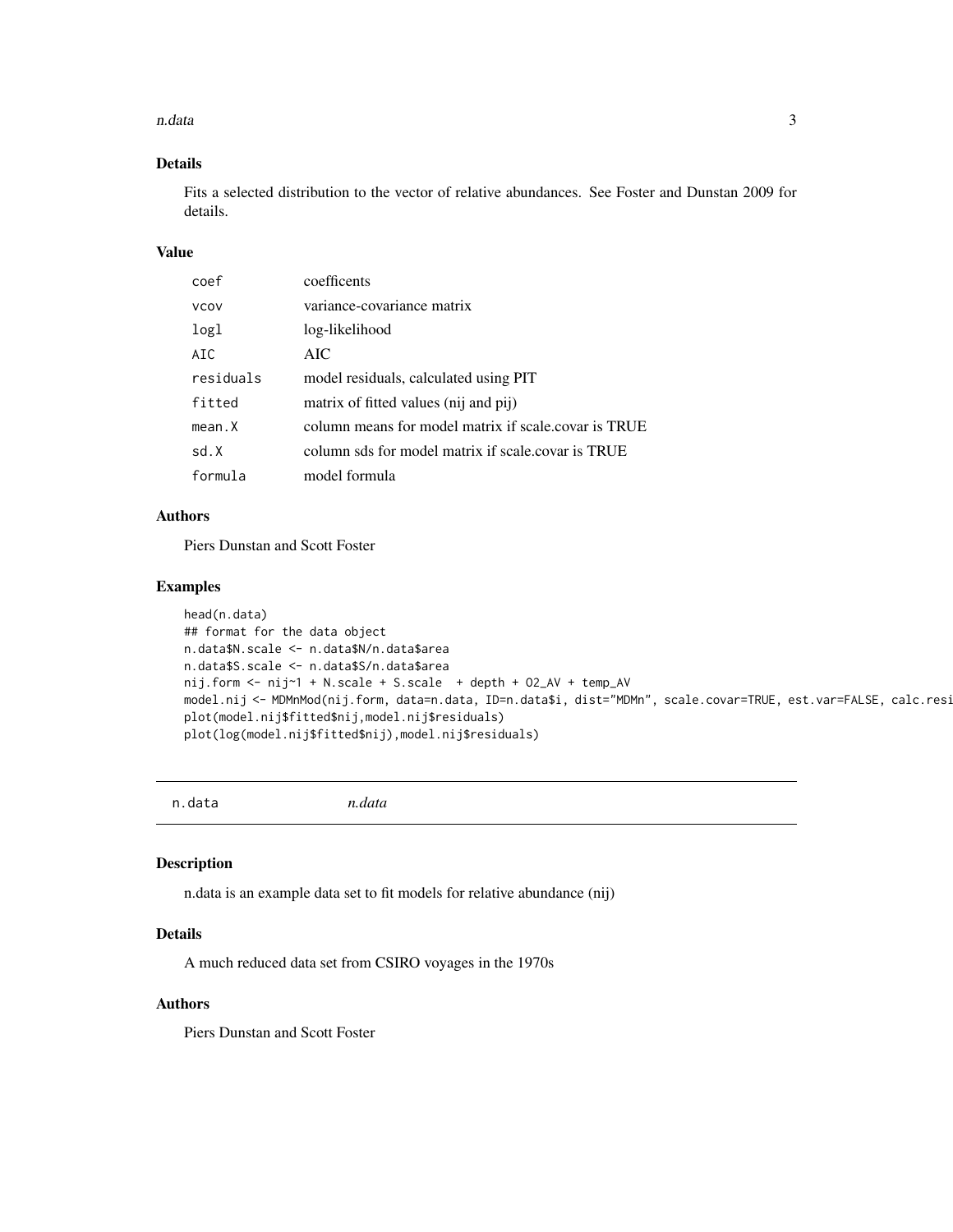<span id="page-3-0"></span>negBinMod *negBinMod*

#### Description

negBinMod fits a negative bionomial model to data. Use to fit Total Abundance (Ni)

# Usage

negBinMod(NB.form, data, est.var=TRUE, scale.covar=FALSE , trace=TRUE)

# Arguments

| NB.form     | an object of class "formula" (or one that can be coerced to that class): a symbolic<br>description of the model to be fitted. An offset in the form offset(log(area sam-<br>pled) should be included in the model formula to adjust for differences in area<br>sampled between sites. |
|-------------|---------------------------------------------------------------------------------------------------------------------------------------------------------------------------------------------------------------------------------------------------------------------------------------|
| data        | a data frame containing the all variables in the formula including the offset and<br>the response. Each row should be a different site.                                                                                                                                               |
| scale.covar | Should the model matrix be scaled (TRUE/FALSE)? Useful if models do not<br>converge. Setting this to TRUE will save the column means and sd for later<br>prediction.                                                                                                                  |
| est.var     | estimate the variance-covariance matrix using newton-raphson                                                                                                                                                                                                                          |
| trace       | print model trace                                                                                                                                                                                                                                                                     |

# Details

negBinMod used glm.nb (MASS) to get initial parameters & then uses nlminb to fit model. Allows calculation of se for overdispersion parameter. Output is otherwise identical to glm.nb

# Value

| coef        | coefficents                                          |
|-------------|------------------------------------------------------|
| <b>VCOV</b> | variance-covariance matrix                           |
| logl        | log-likelihood                                       |
| AIC         | AIC                                                  |
| residuals   | model residuals, calculated using PIT                |
| fitted      | fitted values                                        |
| mean.X      | column means for model matrix if scale.covar is TRUE |
| sd.X        | column sds for model matrix if scale.covar is TRUE   |
| formula     | model formula                                        |

# Authors

Piers Dunstan and Scott Foster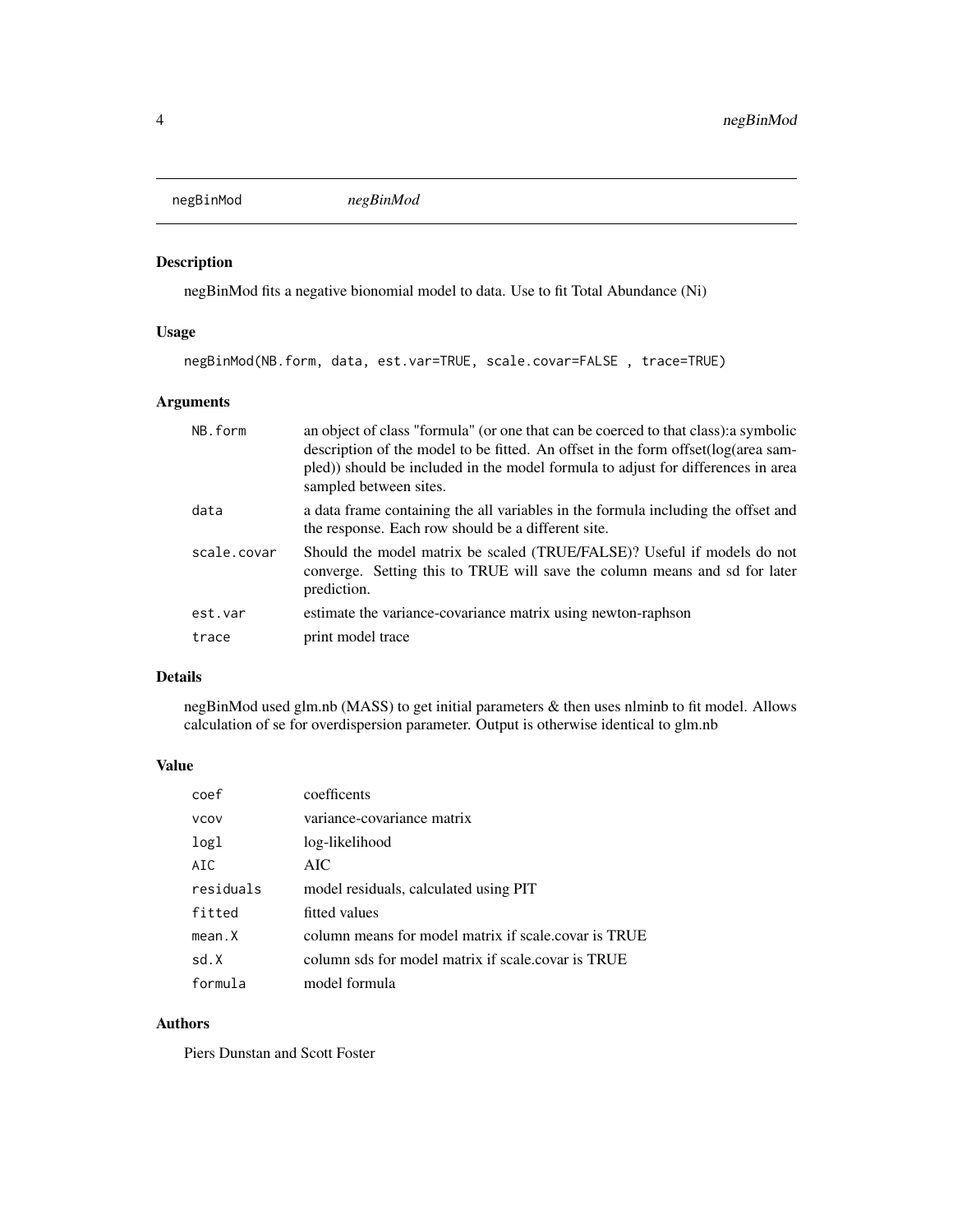# <span id="page-4-0"></span>predict.MDMnMod 5

#### Examples

```
N.form <- N~1 + depth + O2_AV + temp_AV + offset(log(area))
model.N <- negBinMod(N.form,data=fish.data,est.var=TRUE,scale.covar =FALSE)
plot(model.N$fitted,model.N$residuals)
abline(h=0)
```
predict.MDMnMod *predict*

#### Description

Predict values for the abundances of species 1 to S and the derivative of the RAD curve at species rank 1.

#### Usage

```
## S3 method for class 'MDMnMod'
## S3 method for class 'MDMnMod'
predict(object,new.obs,N=NA,S=NA,...)
```
### Arguments

| object   | a fitted model from negBinMod, of class MDMnMod.                                                     |
|----------|------------------------------------------------------------------------------------------------------|
| new.obs  | new covariates used to predict nij. Must contain the same names as in the for-<br>mula for negBinMod |
| И        | N is the predicted values returned from predict.N                                                    |
| S        | S is the predicted values returned from predict.S                                                    |
| $\cdots$ | additional arguments to be passed to predict                                                         |

#### Details

Uses mvtnorm to obtain new parameters for the glm using calculated variance-covariance matrix, assuming multivariate normal for parameters.

new.obs will be automatically scaled using details in model.nij if scale.covar==TRUE

#### Value

| deriv.eta | derivative of the RAD curve at species rank 1 |
|-----------|-----------------------------------------------|
| nij       | vector of predicted abundances                |

#### Authors

Piers Dunstan and Scott Foster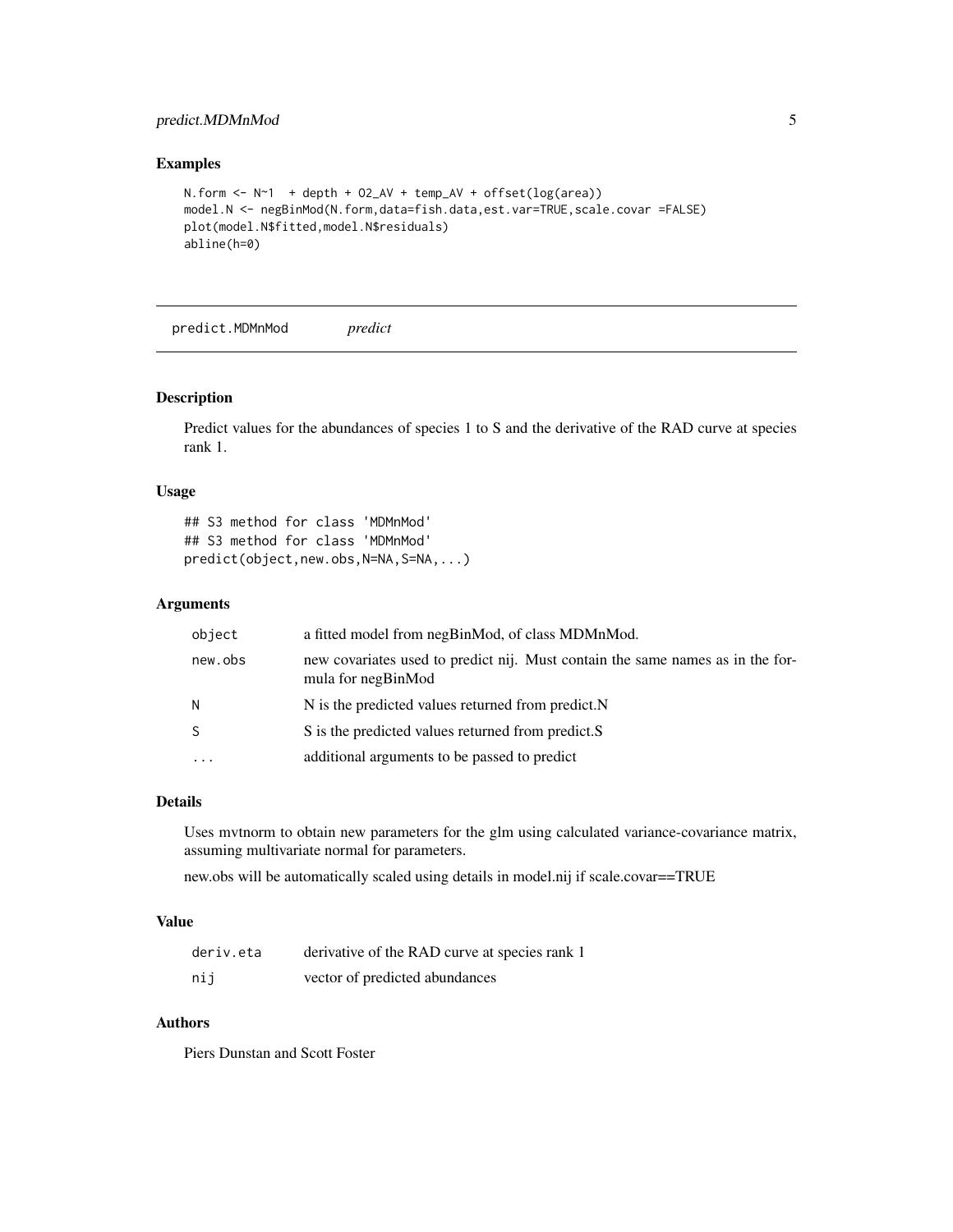#### Examples

```
N. form \leq N \leq 1 + depth + O2_AV + temp_AV + offset(log(area))
model.N <- negBinMod(N.form,data=fish.data,est.var=TRUE,scale.covar =FALSE)
fish.data$N.scale <- fish.data$N/fish.data$area
S.form <- S~1 + N.scale + depth + O2_AV + temp_AV + offset(log(area))
model.S <- truncMod(S.form,fish.data$N,data=fish.data,est.var=TRUE,scale.covar=TRUE)
n.data$N.scale <- n.data$N/n.data$area
n.data$S.scale <- n.data$S/n.data$area
nij.form <- nij~1 + N.scale + S.scale + depth + O2_AV + temp_AV
model.nij <- MDMnMod(nij.form, data=n.data, ID=n.data$i, dist="MDMn", scale.covar=TRUE, est.var=TRUE, calc.resid=TRUE, trace=TRUE)
new.obs <- as.data.frame(t(apply(fish.data,2,mean)))
N.pred <- rep(NA,100)
S.pred <- rep(NA,100)
eta.pred <- rep(NA,100)
for(n in 1:100){
  N.pred[n] <- predict(model.N,new.obs,offset=10)$N
  # insert estimate for N into data frame for it is used, not the original value
  new.obs$N.scale <- N.pred[n]/10
  S.pred[n] <- predict(model.S,new.obs,N.pred[n],offset=10)$S
  new.obs$S.scale <- S.pred[n]/10
  eta.pred[n] <- unlist(predict(model.nij,new.obs,N.pred[n],S.pred[n])$deriv.eta)
}
hist(eta.pred)
```
predict.negBinMod *predict*

#### **Description**

Predict values for N and E(N) given a model for N and new covariates.

#### Usage

```
## S3 method for class 'negBinMod'
## S3 method for class 'negBinMod'
predict(object,new.obs,offset=1,...)
```
#### Arguments

| object  | a fitted model from negBinMod, of class negBinMod.                                               |
|---------|--------------------------------------------------------------------------------------------------|
| new.obs | new covariates used to predict N. Must contain the same names as in the formula<br>for negBinMod |
| offset  | Predict sample for an area of this dimension                                                     |
| .       | additional arguments to be passed to predict                                                     |

<span id="page-5-0"></span>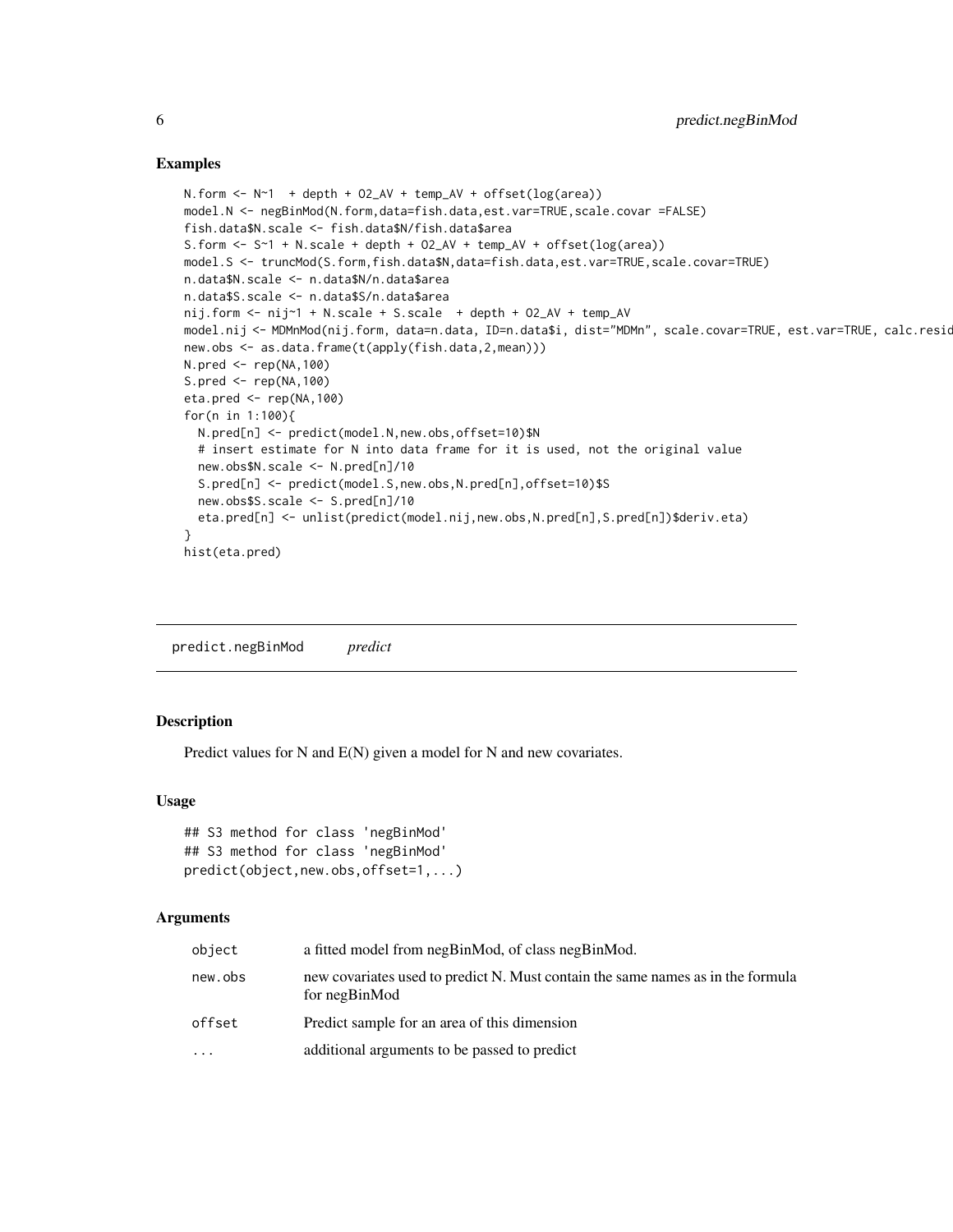# <span id="page-6-0"></span>predict.truncMod 7

# Details

Uses mvtnorm to obtain new parameters for the glm using calculated variance-covariance matrix, assuming multivariate normal for parameters.

new.obs will be automatically scaled using details in model.N if scale.covar==TRUE

#### Value

| N        | predicted N |
|----------|-------------|
| expect.N | expected N  |

# Authors

Piers Dunstan and Scott Foster

#### Examples

```
N.form \leq -N^{-1} + depth + 02_AV + temp_AV + offset(log(area))
model.N <- negBinMod(N.form,data=fish.data,est.var=TRUE,scale.covar =FALSE)
N.pred <- rep(NA,100)
for(n in 1:100) N.pred[n] <- predict(model.N,fish.data[5,],offset=10)$N
hist(N.pred)
```
predict.truncMod *predict*

# Description

Predict values for S and E(S) given a model for S and new covariates.

## Usage

```
## S3 method for class 'truncMod'
## S3 method for class 'truncMod'
predict(object,new.obs,N=NA, offset=1,dist="NB",...)
```
### Arguments

| object   | a fitted model from truncMod, of class truncMod                                                 |
|----------|-------------------------------------------------------------------------------------------------|
| new.obs  | new covariates used to predict S. Must contain the same names as in the formula<br>for truncMod |
| N        | if S is conditional on N, then N is the predicted values returned from predict. N               |
| offset   | offset for sampling                                                                             |
| dist     | distribution used for S, either negative binomial ("NB") or poisson ("poisson")                 |
| $\cdots$ | additional arguments to be passed to predict                                                    |
|          |                                                                                                 |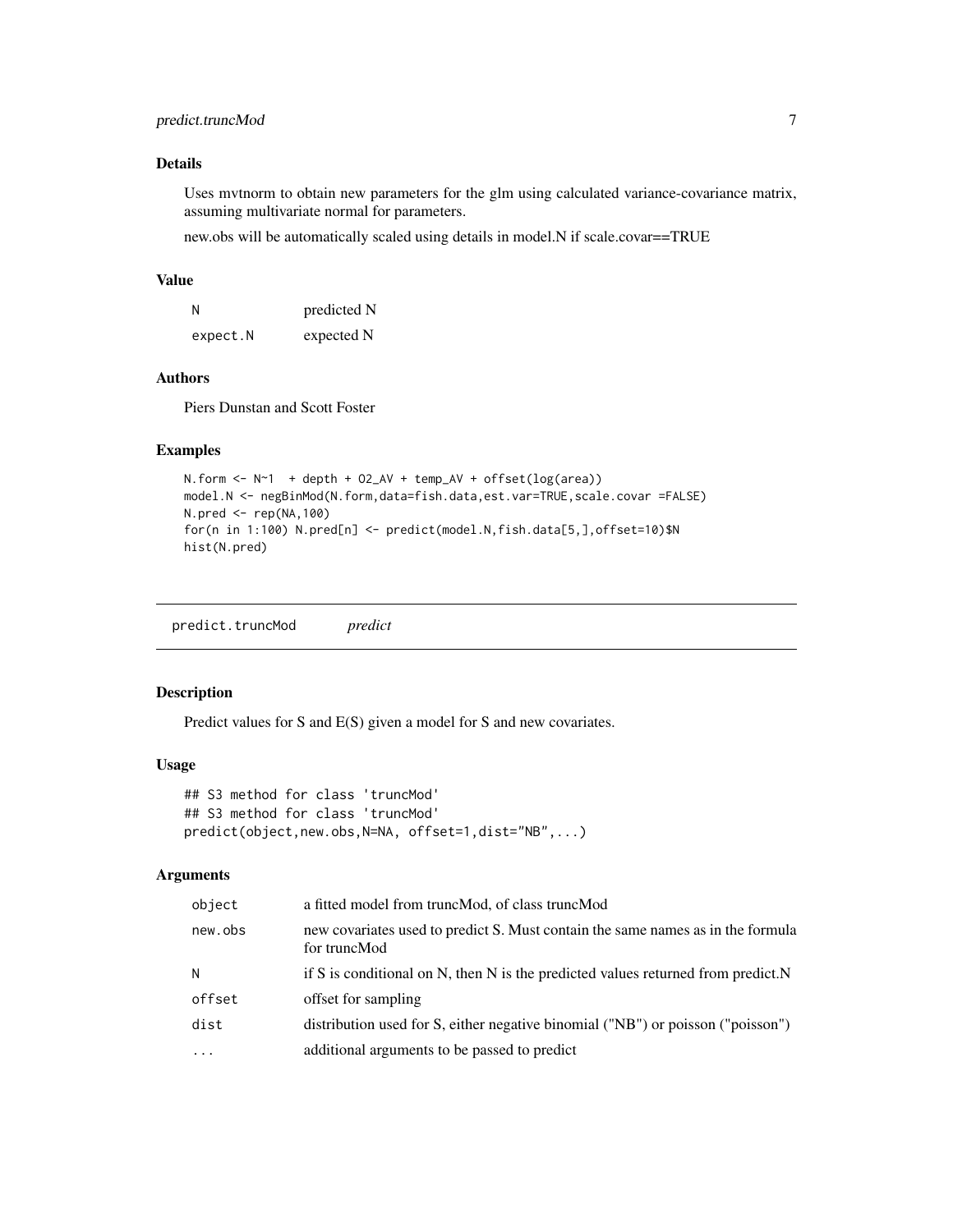#### <span id="page-7-0"></span>Details

Uses mvtnorm to obtain new parameters for the glm using calculated variance-covariance matrix, assuming multivariate normal for parameters.

new.obs will be automatically scaled using details in model.S if scale.covar==TRUE

#### Value

| <sub>S</sub> | predicted S |
|--------------|-------------|
| expect.S     | expected S  |

# Authors

Piers Dunstan and Scott Foster

#### Examples

```
N.form \leq N \leq 1 + depth + 02_AV + temp_AV + offset(log(area))
model.N <- negBinMod(N.form,data=fish.data,est.var=TRUE,scale.covar =FALSE)
fish.data$N.scale <- fish.data$N/fish.data$area
S.form <- S~1 + N.scale + depth + O2_AV + temp_AV + offset(log(area))
model.S <- truncMod(S.form,fish.data$N,data=fish.data,est.var=TRUE,scale.covar=TRUE)
new.obs <- as.data.frame(t(apply(fish.data,2,mean)))
N.pred <- rep(NA,100)
S.pred <- rep(NA,100)
for(n in 1:100){
  N.pred[n] <- predict(model.N,new.obs,offset=10)$N
  # insert estimate for N into data frame for it is used, not the original value
  new.obs$N.scale <- N.pred[n]/10
  S.pred[n] <- predict(model.S,new.obs,N.pred[n],offset=10)$S
}
hist(S.pred)
```
#### RAD *RAD*

#### Description

The package RAD is used to fit models to Rank Abundance Distributions, and predict those distributions using new covariates. Details are provided in Foster and Dunstan (2009) and Dunstan and Foster (some day).

negBinMod fits models for N, truncMod fits models for S and MDMnMod fits models for nij

# References

Foster, S.D. and Dunstan, P.K. (2009) The Analysis of Biodiversity Using Rank Abundance Distributions. Biometrics DOI: 10.1111/j.1541-0420.2009.01263.x

Dunstan, P.K. and Foster, S.D. (some day) RAD Biodiversity: Prediction of Rank Abundance Distributions from Deep Water Benthic Assemblages.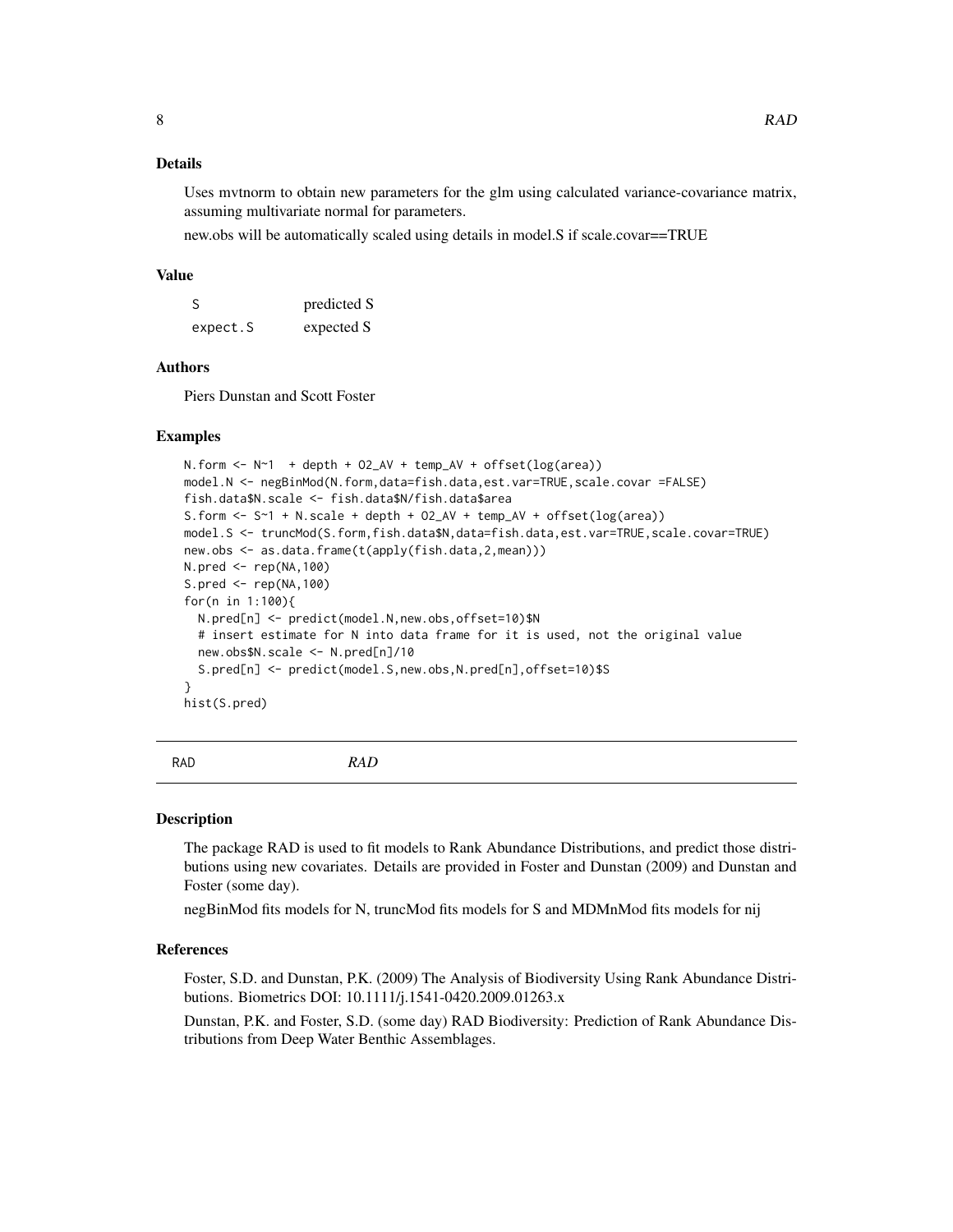<span id="page-8-0"></span>truncMod *truncMod*

# Description

truncMod fits a truncated negative bionomial model to data. Use to fit Species Richness (S\\_i)

#### Usage

truncMod(trunc.form, trunc.pts, data, dist = 'NB', scale.covar=FALSE, est.var = TRUE, trace = TRUE)

# Arguments

| trunc.form  | an object of class "formula" (or one that can be coerced to that class): a symbolic<br>description of the model to be fitted. An offset in the form offset(log(area sam-<br>pled)) should be included in the model formula to adjust for differences in area<br>sampled between sites. |
|-------------|----------------------------------------------------------------------------------------------------------------------------------------------------------------------------------------------------------------------------------------------------------------------------------------|
| trunc.pts   | A vector of truncation points of model. Must be of length equal to the numbers<br>of rows(sites) of data. Set to N for fitting truncated species richness                                                                                                                              |
| data        | a data frame containing the variables in the formula including the offset and the<br>response. Each row should be a different site.                                                                                                                                                    |
| dist        | one of either NB (negative binomial) or poission                                                                                                                                                                                                                                       |
| scale.covar | Should the model matrix be scaled (TRUE/FALSE)? Useful if models do not<br>converge. Setting this to TRUE will save the column means and sd for later<br>prediction.                                                                                                                   |
| est.var     | estimate the variance-covariance matrix using newton-raphson                                                                                                                                                                                                                           |
| trace       | print model trace                                                                                                                                                                                                                                                                      |

# Details

truncMod used glm.nb (MASS) or glm to get initial parameters for untruncated likelihoood & then uses nlminb to fit truncated model. Allows calculation of se for overdispersion parameter.

## Value

| coef        | coefficents                                          |
|-------------|------------------------------------------------------|
| <b>VCOV</b> | variance-covariance matrix                           |
| logl        | log-likelihood                                       |
| AIC         | AIC                                                  |
| residuals   | model residuals, calculated using PIT                |
| fitted      | fitted values                                        |
| sds         | dfdf                                                 |
| <b>SUMS</b> | model sums                                           |
| mean.X      | column means for model matrix if scale covar is TRUE |
| sd.X        | column sds for model matrix if scale.covar is TRUE   |
| formula     | model formula                                        |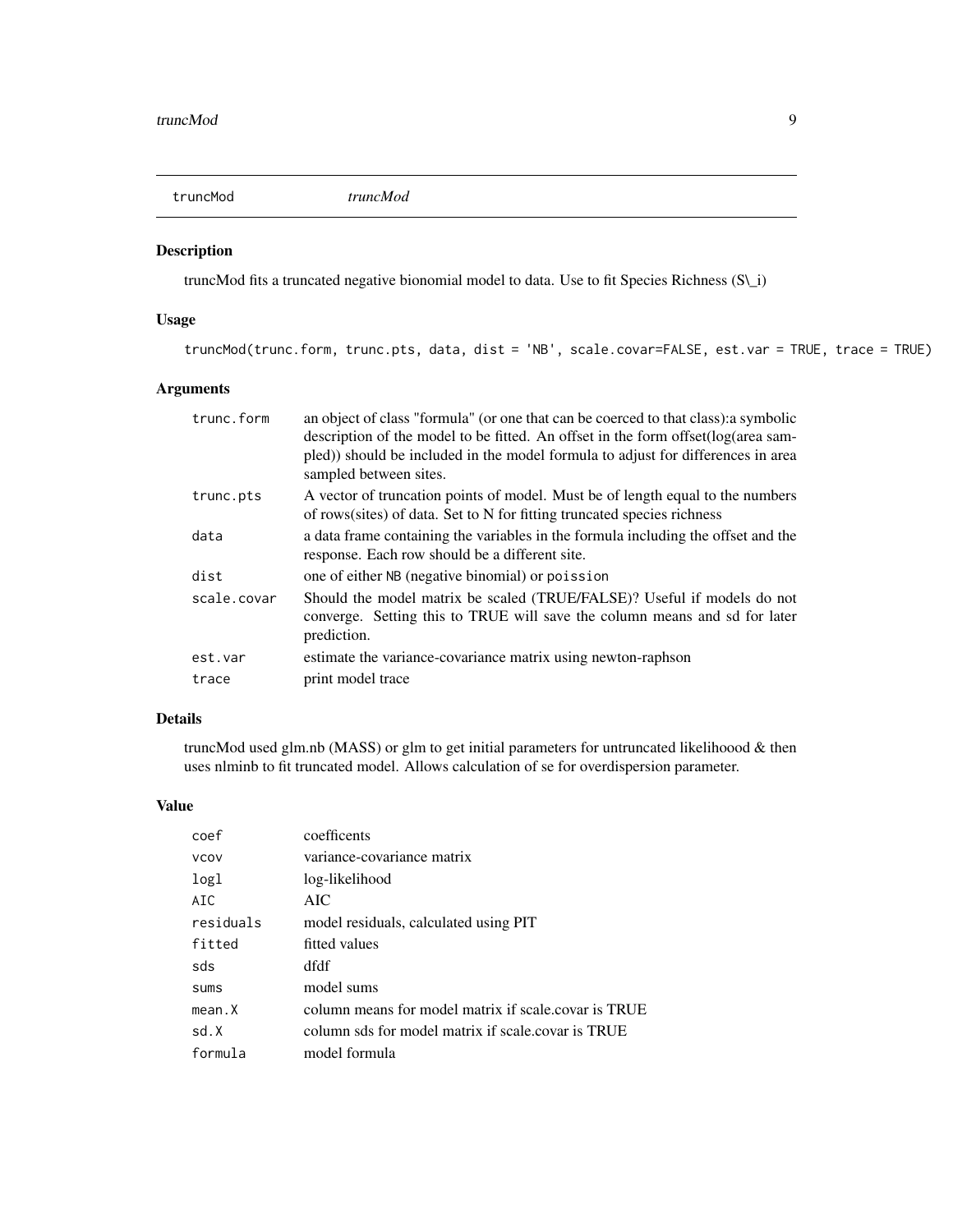# Authors

Piers Dunstan and Scott Foster

# Examples

```
fish.data$N.scale <- fish.data$N/fish.data$area
S.form <- S~1 + N.scale + depth + O2_AV + temp_AV + offset(log(area))
model.S <- truncMod(S.form,fish.data$N,data=fish.data,est.var=TRUE,scale.covar=TRUE)
plot(model.S$fitted,model.S$residuals)
abline(h=0)
```